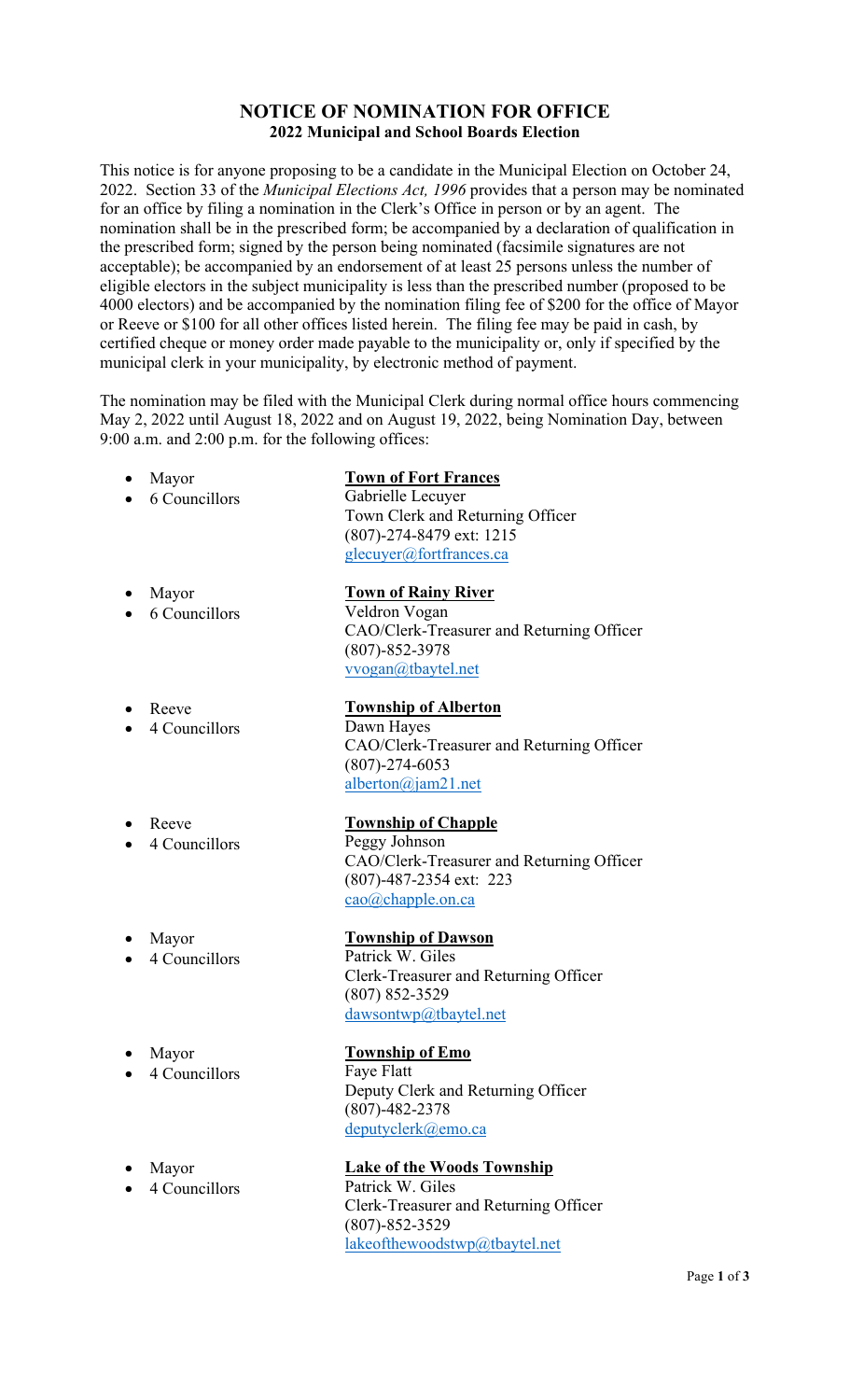- Reeve
- 4 Councillors

# **Township of LaVallee**

Patti McDowall Clerk-Treasurer and Returning Officer (807) 486-3452 lavalley@nwonet.net

- Reeve
- 4 Councillors

## **Township of Morley**

Teresa Desserre Clerk-Treasurer and Returning Officer (807) 483-5455 townshipofmorley@gmail.com

# **Boards of Education**

Boards of Education, pursuant to the Education Act and Regulations, determine the numbers of trustees and the distribution of the trustees in geographic areas across their jurisdictions to be elected to the respective boards. Nominations will be accepted for the office of trustee for the following school boards:

## **Rainy River District School Board**

Six (6) Trustees to be elected for the municipalities within the jurisdiction of the Board of Education noted above. (One (1) Trustee to be elected in the Town of Atikokan and surrounding area). Five (5) Trustees to be elected as follows:

| Two (2) Trustees to be elected at large by the  | Gabrielle Lecuyer                         |
|-------------------------------------------------|-------------------------------------------|
| electors of the Town of Fort Frances and the    | Town Clerk and Returning Officer          |
| unorganized areas of Watten, Halkirk, Mine      | <b>Town of Fort Frances</b>               |
| Centre and unsurveyed Wards 16, 18, 19, 23      | (807)-274-8479 ext: 1215                  |
| and 24 with nominations filed with:             | glecuyer@fortfrances.ca                   |
| One (1) Trustee to be elected at large by the   | Patti McDowall                            |
| electors of the Townships of Lavallee,          | Clerk-Treasurer and Returning Officer     |
| Alberton and the unorganized areas of           | Township of LaVallee                      |
| Griesinger, Dance, Miscampbell and              | $(807)$ 486-3452                          |
| unsurveyed Ward 22 with nominations filed       | lavalley@nwonet.net                       |
| with:                                           |                                           |
| One (1) Trustee to be elected at large by the   | Faye Flatt                                |
| electors of the Townships of Emo, Chapple,      | Deputy Clerk and Returning Officer        |
| Sioux Narrows/Nestor Falls Ward 2 and the       | Township of Emo                           |
| unorganized areas of Fleming, Senn and          | $(807)-482-2378$                          |
| unsurveyed Ward 60 with nominations filed       | deputyclerk@emo.ca                        |
| with:                                           |                                           |
| One (1) Trustee to be elected at large by the   | Veldron Vogan                             |
| electors of the Townships of Dawson, Lake of    | Town of Rainy River                       |
| the Woods, Morley, Rainy River and              | CAO/Clerk-Treasurer and Returning Officer |
| unorganized areas of Sutherland, Pratt, Nelles, | $(807) - 852 - 3978$                      |
| Sutterland/Nelles, Spohn, Dewart and Sifton     | vvogan@tbaytel.net                        |
| with nominations filed with:                    |                                           |